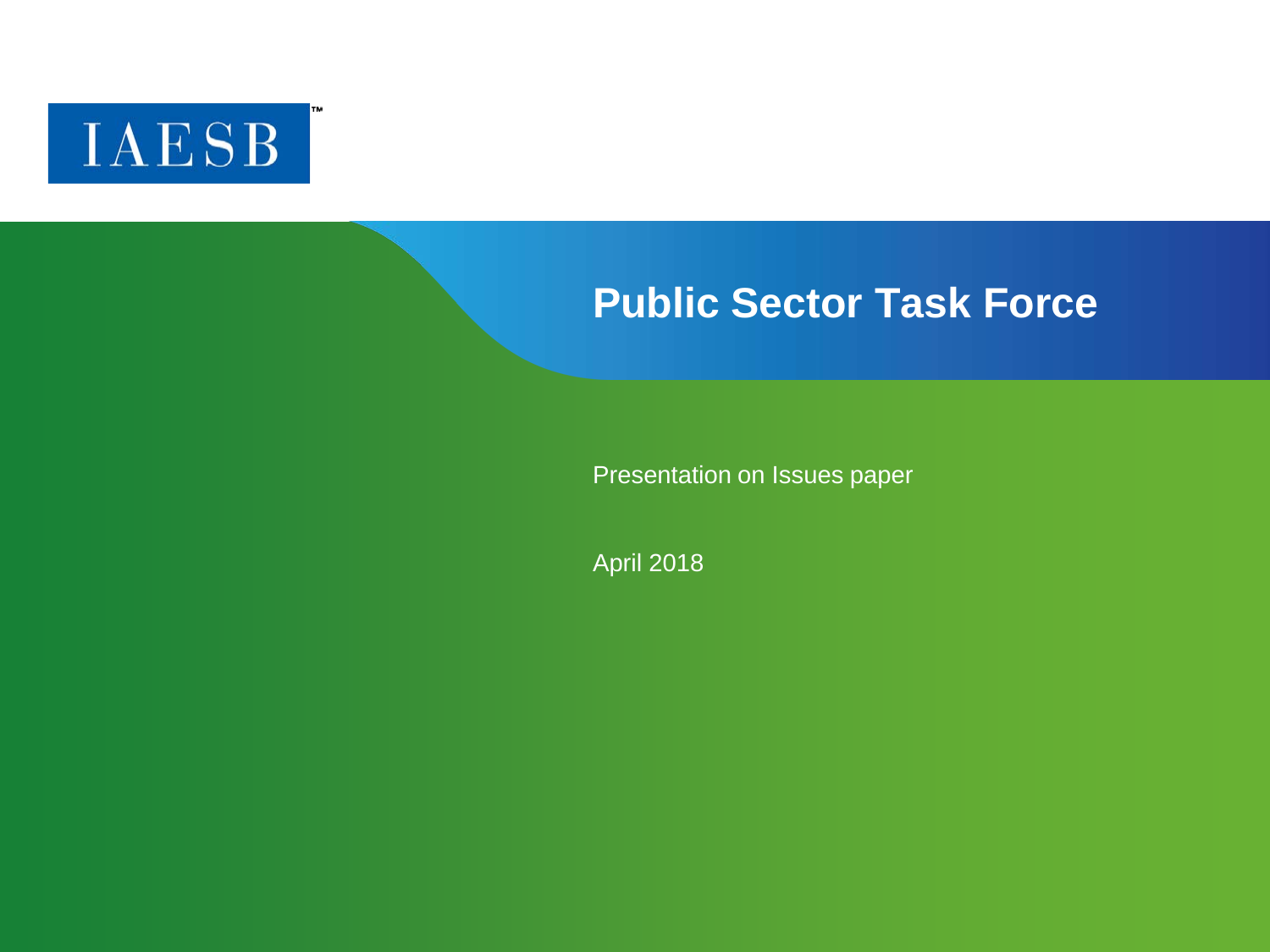## **Background**

### **THE PUBLIC SECTOR ENVIRONMENT**

### **EXPECTATIONS OF PS ACCOUNTANCY**



### *Examples: Kenya, Zimbabwe*

IPSASB's proposed "Strategic Objective (2019-2023)":

*To strengthen PFM by:*

 $N$  and  $N$  appear on  $C$  appear on  $C$  appear on  $C$  appear on  $C$ 

*- Developing IPSAS and other high-quality financial reporting guidance for the public sector;*

*- Raising awareness of IPSAS and the benefits of accrual adoption.*

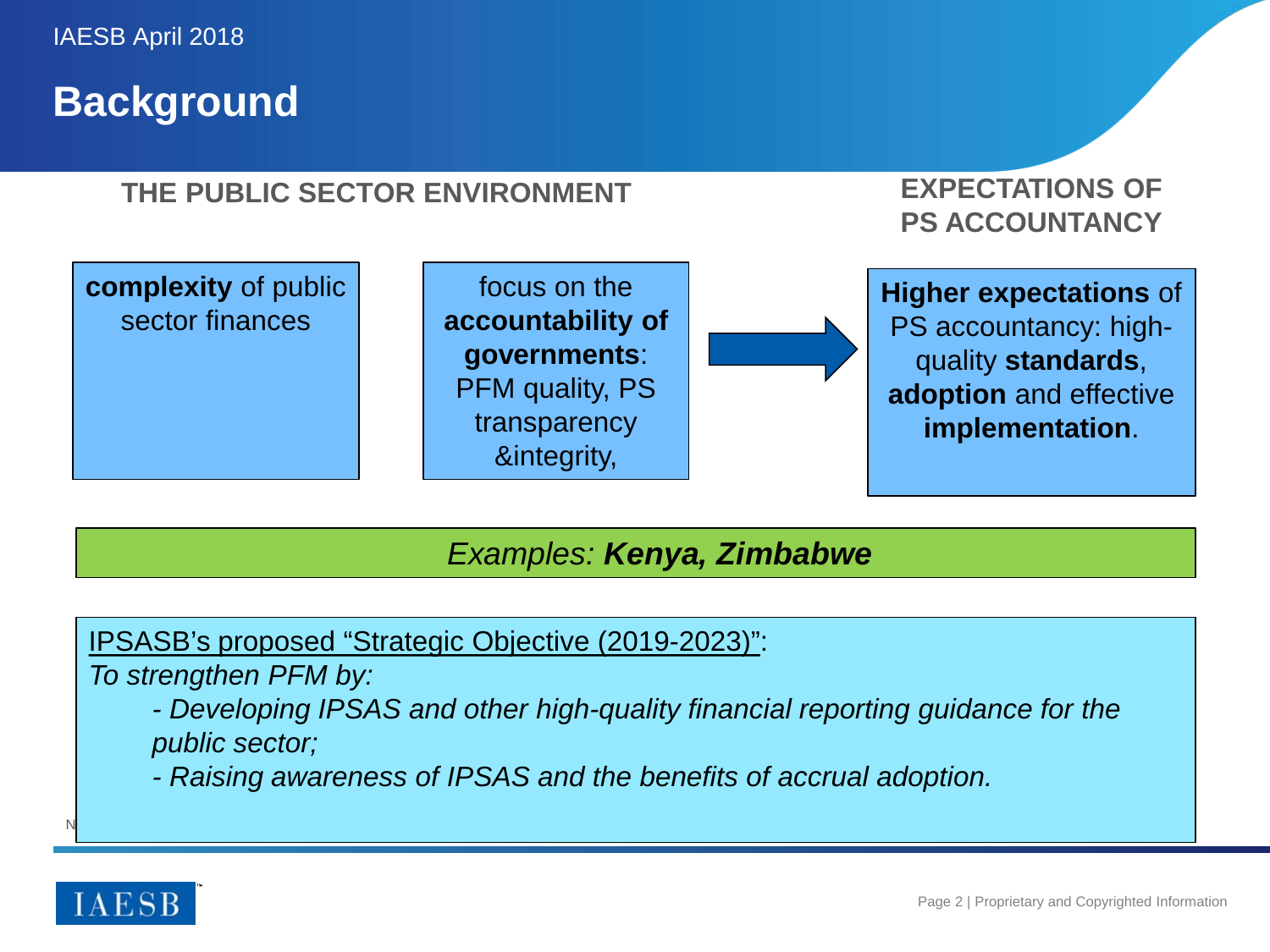## **Background**

### **THE IMPACT ON PS ACCOUNTANCY**

**IPSAS adoption**  31% (2015) to 71% (2020).

### **IPSAS Evolution**

**Current projects (6):** Social Benefits, revenue, non-exchange expenses, PS measurement, heritage, infrastructure assets

**New projects (4)**: natural resources, discount rates, differential reporting, Conceptual Framework limited-scope review.

## What About **IPSAS Implementation**?

- Complexity of the PFM landscape
- Limited PS accounting expertise available
- Limited accounting literacy of those using the standards

## *SO, ARE IESs ADEQUATE TO ADDRESS THESE CHALLLENGES?*

NOTE: Page numbers should not appear on Cover and Divider Slides

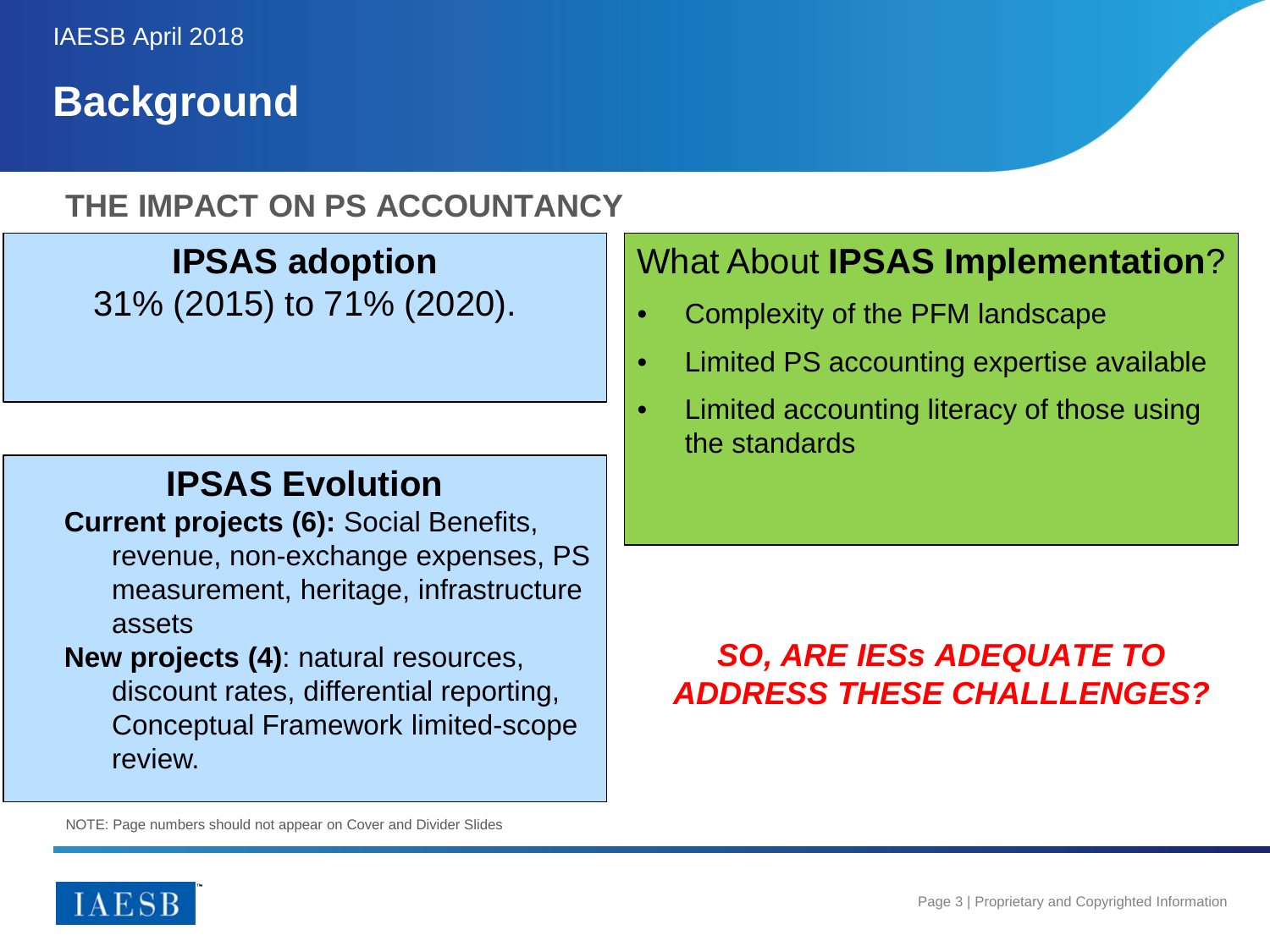# **PS TASK FORCE PROJECT: PHASE I**

#### **METHODOLOGY**

Literature review, and stakeholder outreach

#### **FINDINGS**

- Our IESs are perceived to be private sector-oriented
- Expectations of private sector and public sector accountants are fundamentally different:
- Accordingly, there is a perceived need to expand public sector education offerings.

**OUTCOME:** Project identification and approval (November 2017)

NOTE: Page numbers should not appear on Cover and Divider Slides

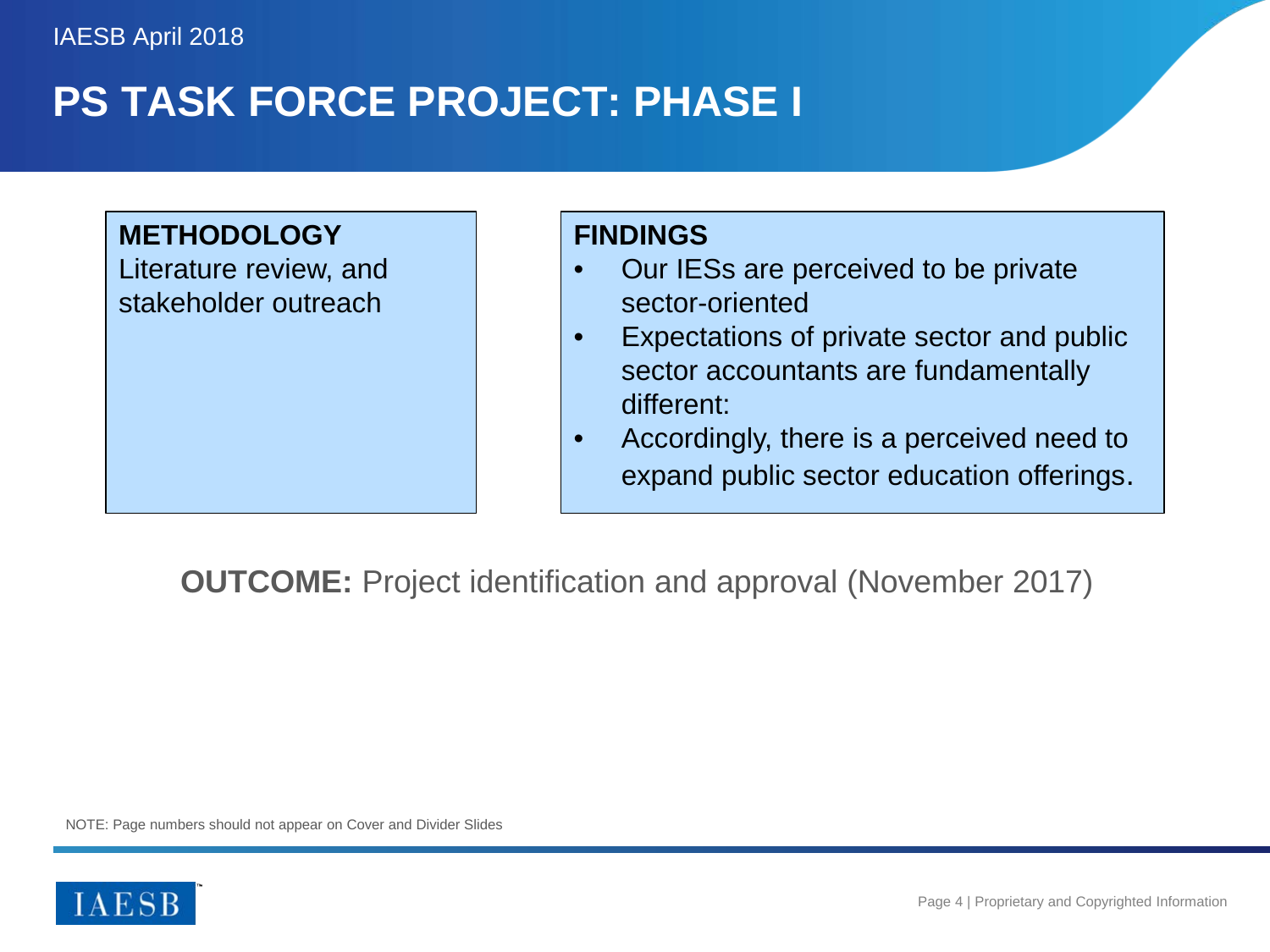## **PS Task Force Project**

### **PURPOSE**

To identify the skills and competences required by professional accountants in performing their roles in public sector accounting, financial reporting and assurance that need to be addressed by IESs.

#### **SCOPE**

- 1. To perform an in-depth analysis
- 2. To identify distinctive characteristics of PS accountancy
- 3. To perform a gap analysis between these and extant IESs
- 4. To understand the impact on learning & development needs.

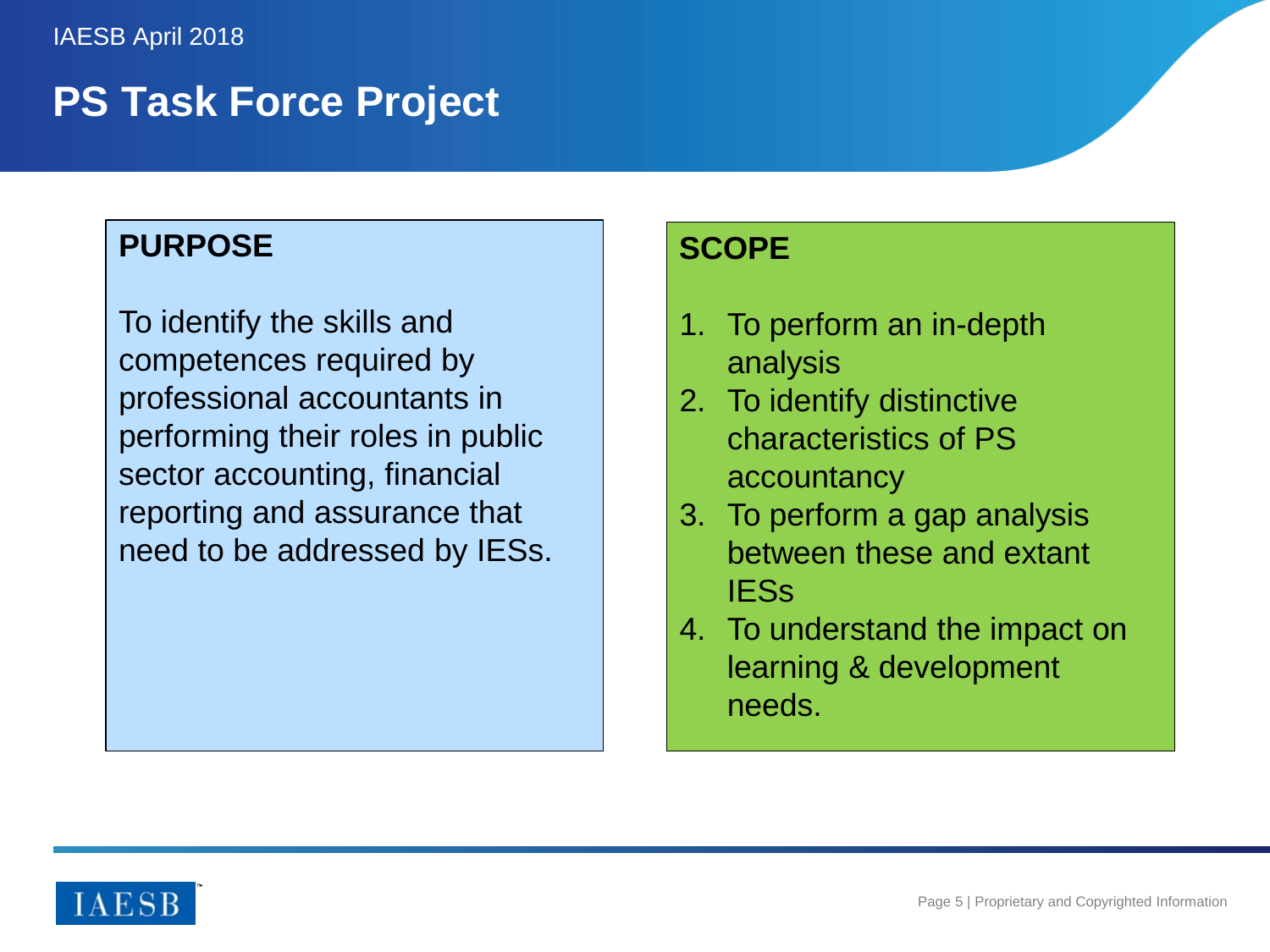#### IAESB April 2018

# **Methodology Employed**

- **Identification of relevant literature:** competency frameworks, PS syllabi and government department skills
- **High level review**
- **Detailed review of 7** selected documents
- **Identify gaps and map those to IES competence areas**
- **Determine most commonly cited gaps**

NOTE: Page numbers should not appear on Cover and Divider Slides

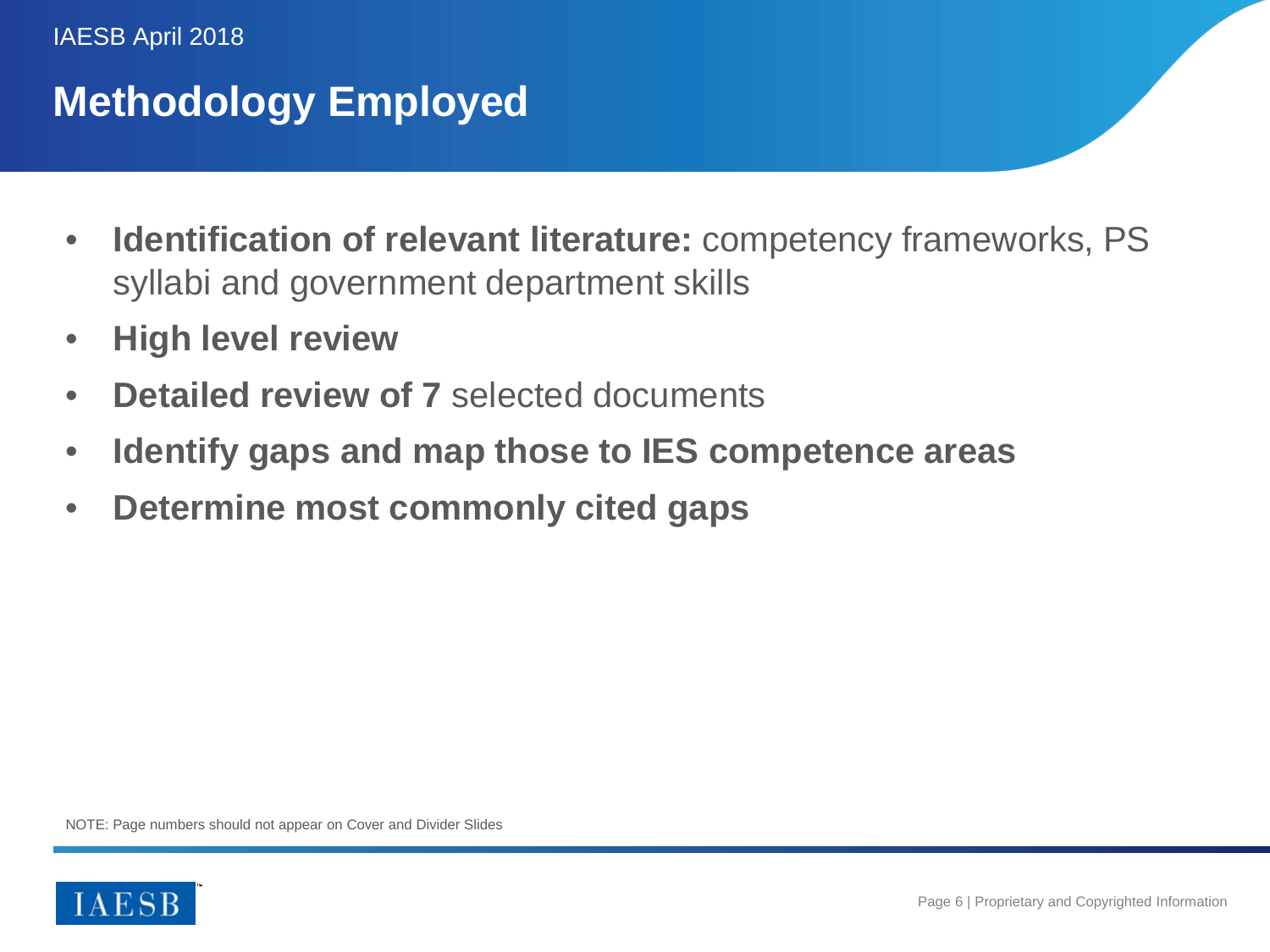## **KEY PUBLIC SECTOR COMPETENCIES / LEARNING OUTCOMES NOT COVERED BY IESs** IAESB April 2018

| <b>COMPETENCE</b><br><b>AREA/</b><br><b>ISSUE</b>                                               | <b>Public Sector Competence /Learning</b><br><b>Outcome / Focus</b>                                                                                       | <b>Very</b><br><b>Commonly</b><br><b>Identified</b> | <b>Commonly</b><br><b>Identified</b> |
|-------------------------------------------------------------------------------------------------|-----------------------------------------------------------------------------------------------------------------------------------------------------------|-----------------------------------------------------|--------------------------------------|
| Technical<br><b>Accounting /</b><br>Financial<br><b>Accounting and</b><br><b>Reporting (IES</b> | Financial reporting standards in the public sector<br>(IPSAS)/ European Public Sector Accounting<br>Standards / Other                                     |                                                     | X                                    |
| 2a)                                                                                             | PEFA assessments / performance evaluation                                                                                                                 |                                                     | X                                    |
| <b>Financial</b><br><b>Management</b><br>(IES2c)                                                | Organisational financial objectives and methodologies<br>including financing and investment policies (long and<br>short term)- from a public sector angle |                                                     | X                                    |

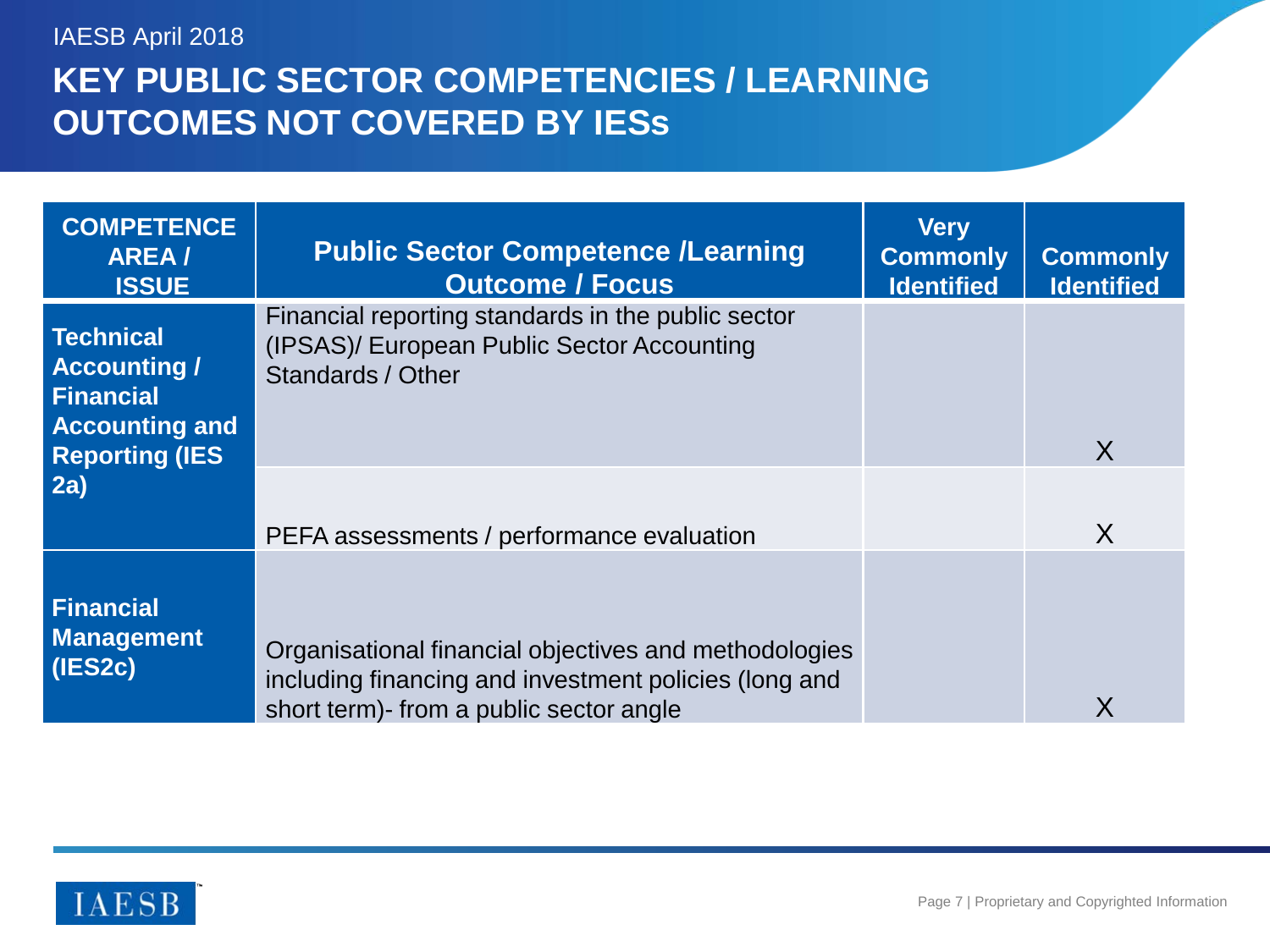## **KEY PUBLIC SECTOR COMPETENCIES / LEARNING OUTCOMES NOT COVERED BY IESs** IAESB April 2018

| <b>COMPETENCE</b><br>AREA/<br><b>ISSUE</b> | <b>Public Sector Competence /Learning</b><br><b>Outcome / Focus</b>                                                                                                  | <b>Very</b><br><b>Commonly</b><br><b>Identified</b> | <b>Commonly</b><br><b>Identified</b> |
|--------------------------------------------|----------------------------------------------------------------------------------------------------------------------------------------------------------------------|-----------------------------------------------------|--------------------------------------|
|                                            | Main types of audit [compliance and performance<br>besides financial] carried out in entities and the<br>purposes attaching to them                                  | X                                                   |                                      |
| <b>Audit and</b><br>assurance<br>(IES2e)   | The approach to conducting audits in the public<br>sector with particular emphasis on the types of<br>audit unique to/predominant in the sector;                     |                                                     | X                                    |
|                                            | Other bodies of audit standards: International<br>Standards of Supreme Audit Institutions (ISSAI) /<br>Internal Audit Standards / Value-for-Money<br>Standards/Other | X                                                   |                                      |
| <b>Taxation</b><br>(IES2d)                 | Taxation models, public revenues & economic<br>management                                                                                                            |                                                     | X                                    |

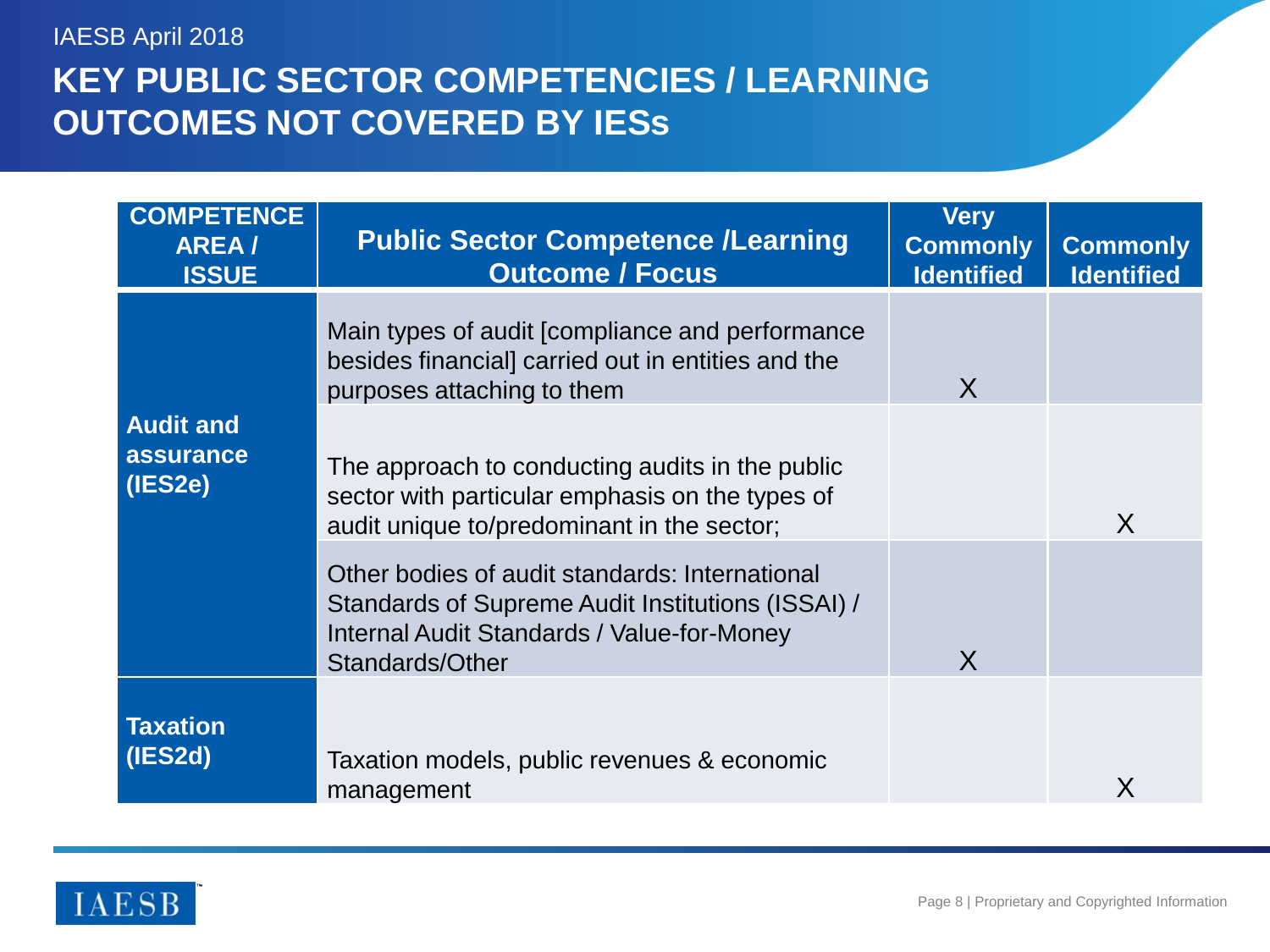## **KEY PUBLIC SECTOR COMPETENCIES / LEARNING OUTCOMES NOT COVERED BY IESs** IAESB April 2018

| <b>COMPETENCE</b><br><b>AREA/</b><br><b>ISSUE</b>                 | <b>Public Sector Competence /Learning</b><br><b>Outcome / Focus</b>                                                                                                                           | <b>Very</b><br><b>Commonly</b><br><b>Identified</b> | <b>Commonly</b><br><b>Identified</b> |
|-------------------------------------------------------------------|-----------------------------------------------------------------------------------------------------------------------------------------------------------------------------------------------|-----------------------------------------------------|--------------------------------------|
| Governance, risk<br>management and<br>internal control<br>(IES2f) | The structure & functions of the public<br>sector: governance and accountability<br>including distinctions between the main<br>governance functions (legislative, judicial<br>and managerial) | X                                                   |                                      |
|                                                                   | Regulatory environment in the public<br>sector                                                                                                                                                |                                                     | X                                    |
| <b>Business laws and</b><br>regulations (IES2g)                   | Regulatory framework of public sector<br>audit                                                                                                                                                |                                                     | X                                    |
| <b>Business and</b><br>organizational<br>environment (IES2i)      | Service delivery & public service<br>environment / economical, efficient and<br>effective management of public funds and<br>resources                                                         | X                                                   |                                      |

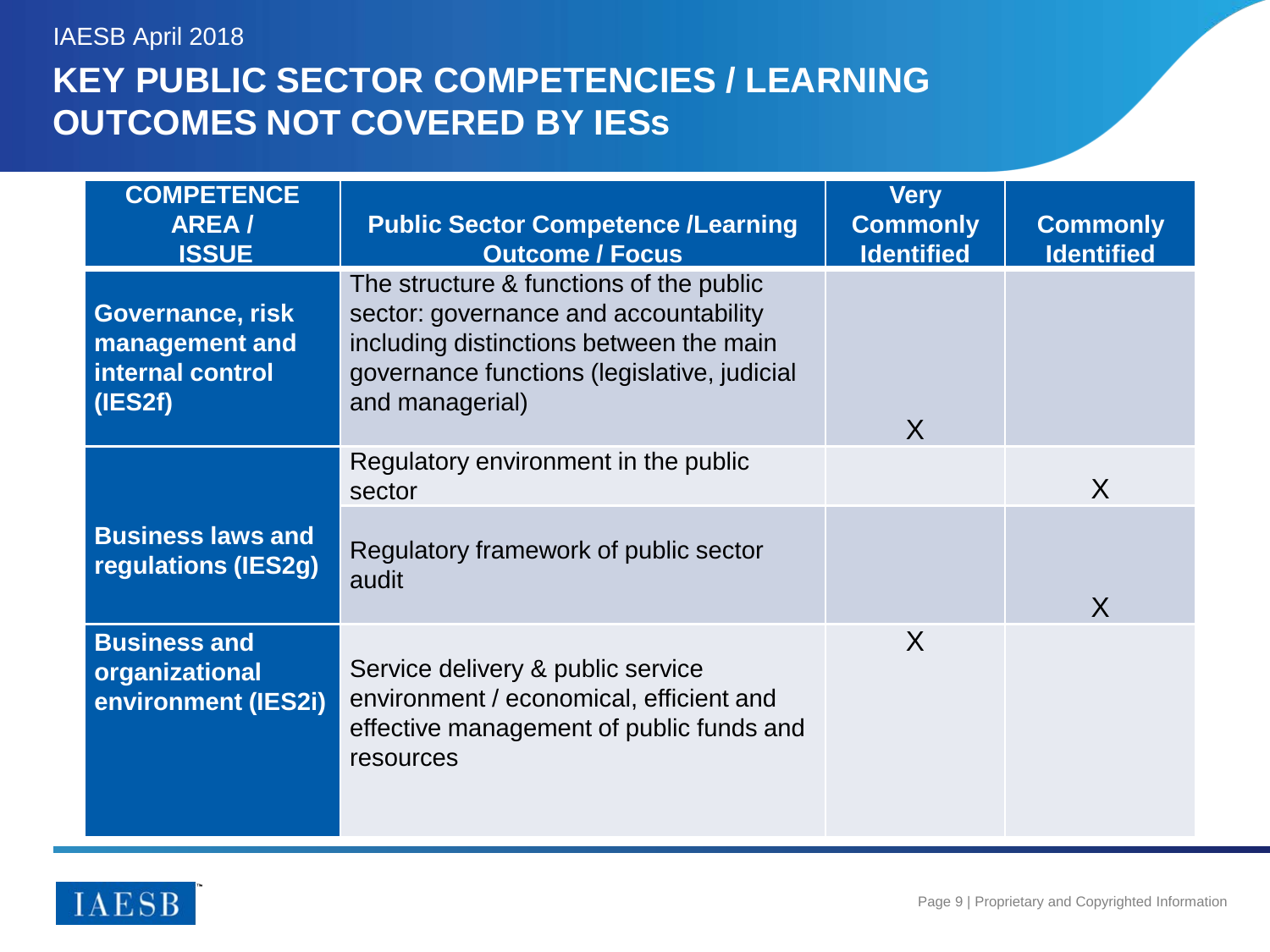# **Summary of Findings (1)**

*NOTE: The findings have not been subject to external review by other parties.*

## **THREE BROAD CATEGORIES**

- financial reporting and financial management practices
- **Example 2** audit and assurance practices and
- the political and public policy environment

## **CONCENTRATED IN IES 2. (IPD – TECHNICAL COMPETENCE)**

## **THREE TYPES**

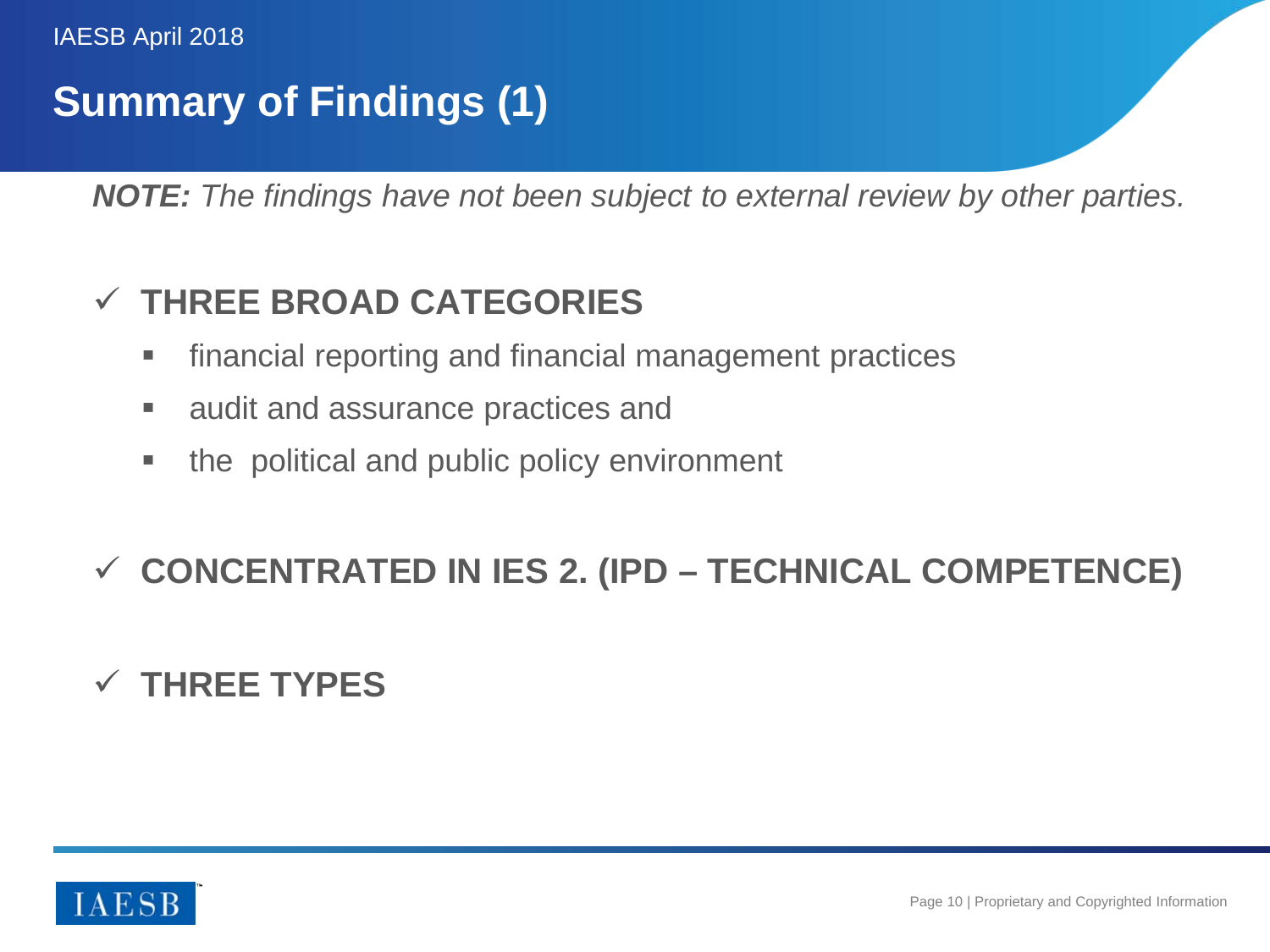# **Summary of Findings (2)**

1. Differences relating to **perspective** / **absence of PS references**.

For example:

- The regulatory framework:
	- IES 2(g): "**Business** laws and regulations".
- Reporting standards:
	- IES 2(a): "IFRS and other relevant standards", but not to IPSAS

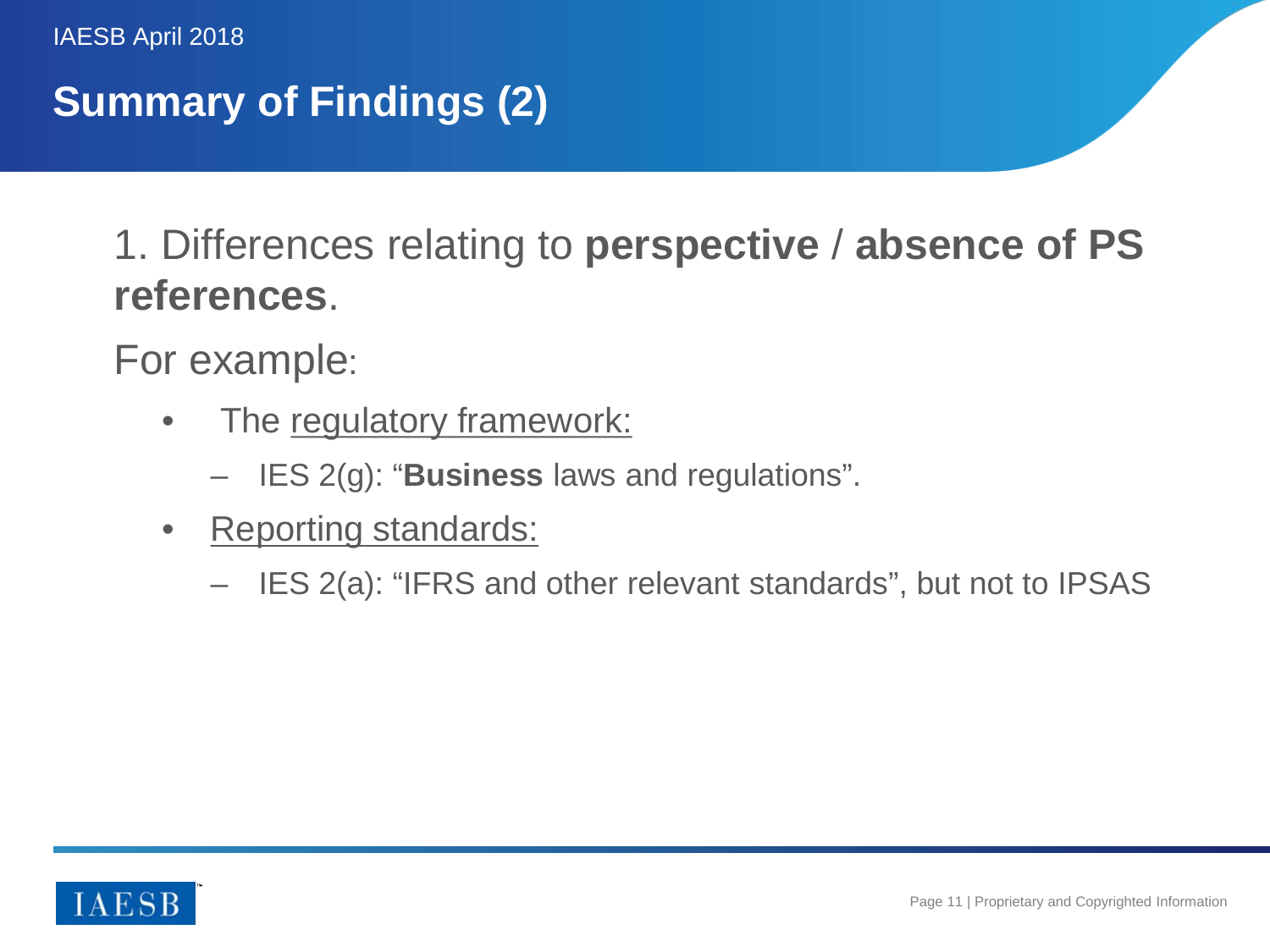# **Summary of Findings (2.1)**

2. Substantive gaps due to competencies and related **knowledge requirements that are sector specific**.

For example:

- The organizational environment:
	- IES 2(i) 'the role of mutli-nationals" and "e-commerce"
	- PS specific knowledge areas: *nature and range of 'public service provision*', *'public policy setting', and 'public-private partnerships*'.
- Economics:
	- IES 2(j) "types of market structures, including perfect competition, monopolistic competition, monopoly, and oligopoly"
	- PS specific knowledge areas: *"public debt and its potential impacts on economic activity levels, economic regulation and fiscal governance"*

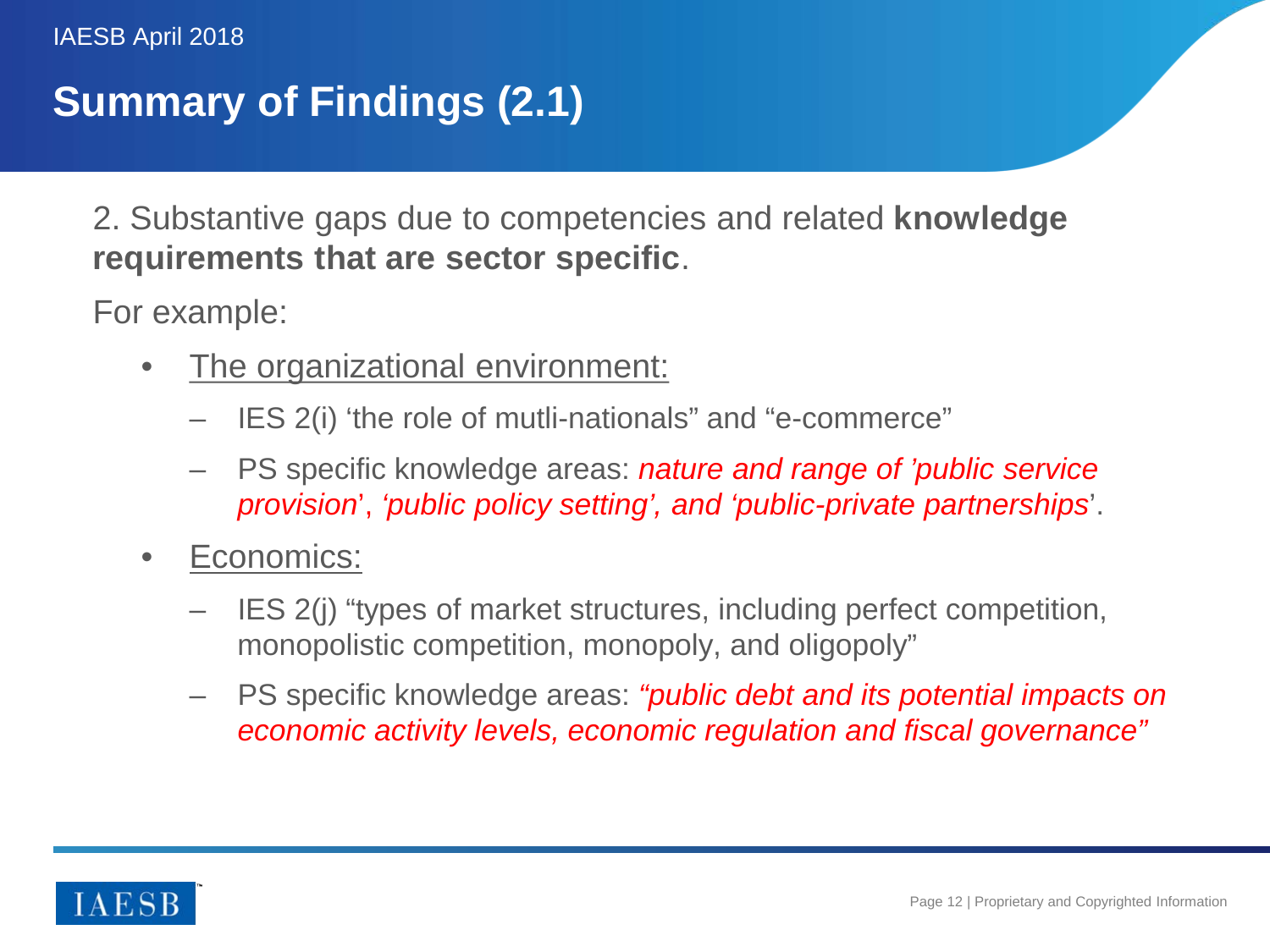# **Summary of Findings (3)**

3. Differences pertaining to **highly specialized areas**  such as compliance and performance audits.

For example:

• *Compliance audits, Value for Money audits* are core to PS, yet only Financial statement audit called out in IES2 and IES 8.

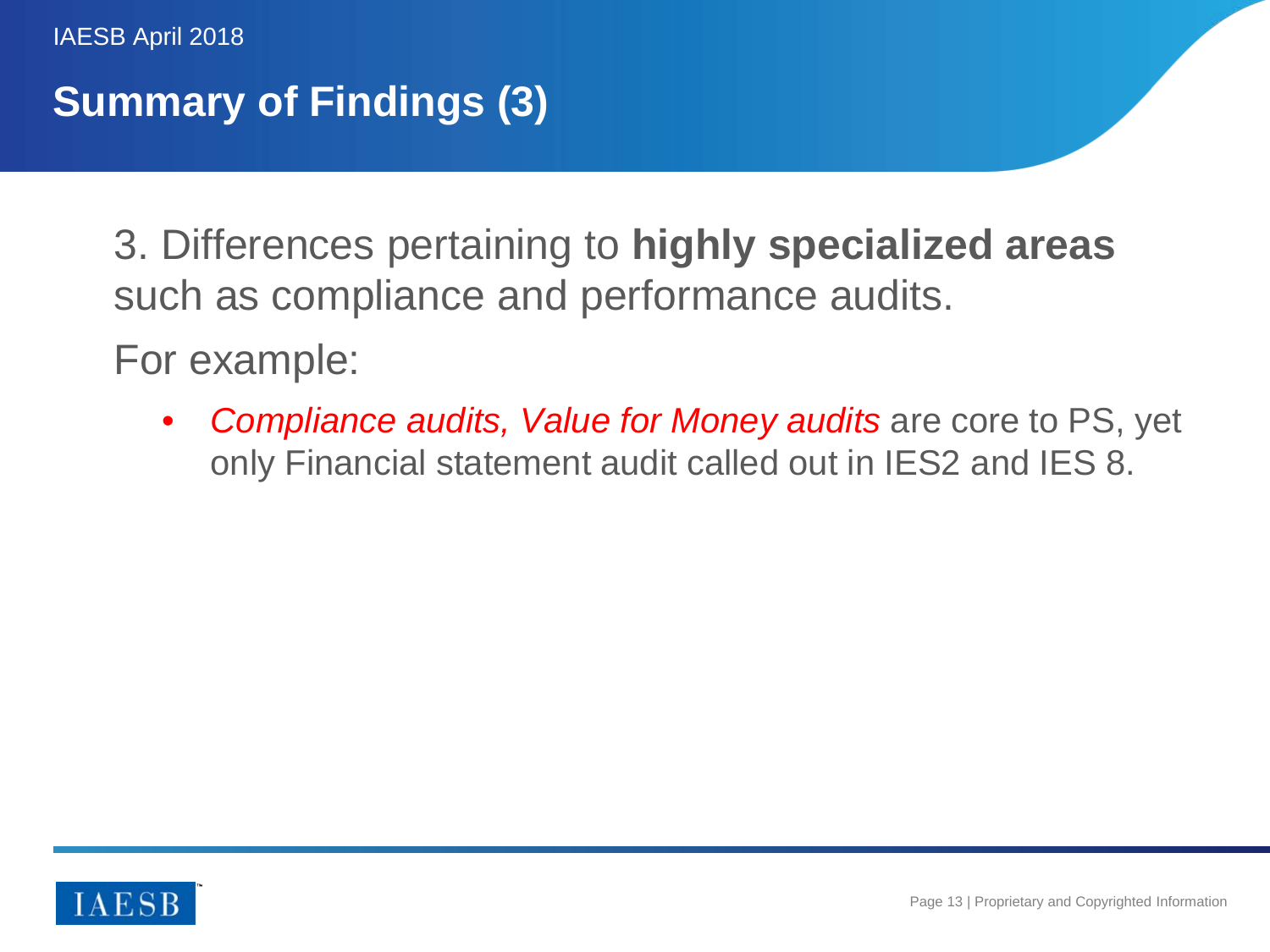# **Summary of Findings (4)**

**Fundamental** difference [IESs 1, 4, 7, 8, and 2 (implicitly)]: *Private sector Vs. Public sector*

- **objectives:** profit motive vs. public service delivery
- **key stakeholders:** investors vs. the citizens
- **Focus**: the "public interest" vs. "public accountability" or "democratic accountability

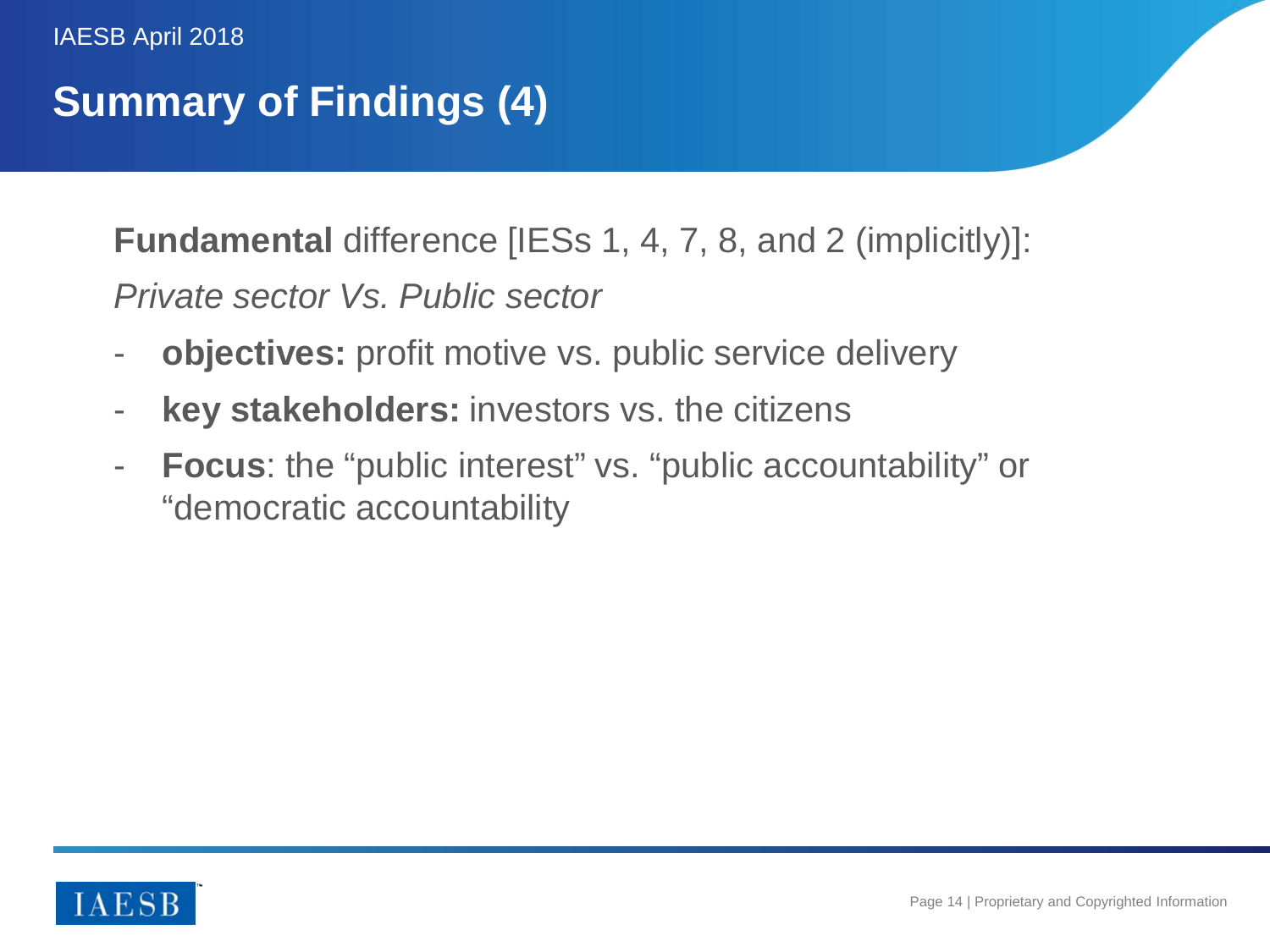## **Next steps**

- Detailed project plan: scope, milestones and timelines
- Options to consider:
	- $\triangleright$  Amending IESs' competence areas or learning outcomes.
	- $\triangleright$  Adding specific competence areas or learning outcomes to IESs
	- $\triangleright$  Considering additional explanatory material within IESs
	- $\triangleright$  Developing new IESs
	- $\triangleright$  Providing guidance